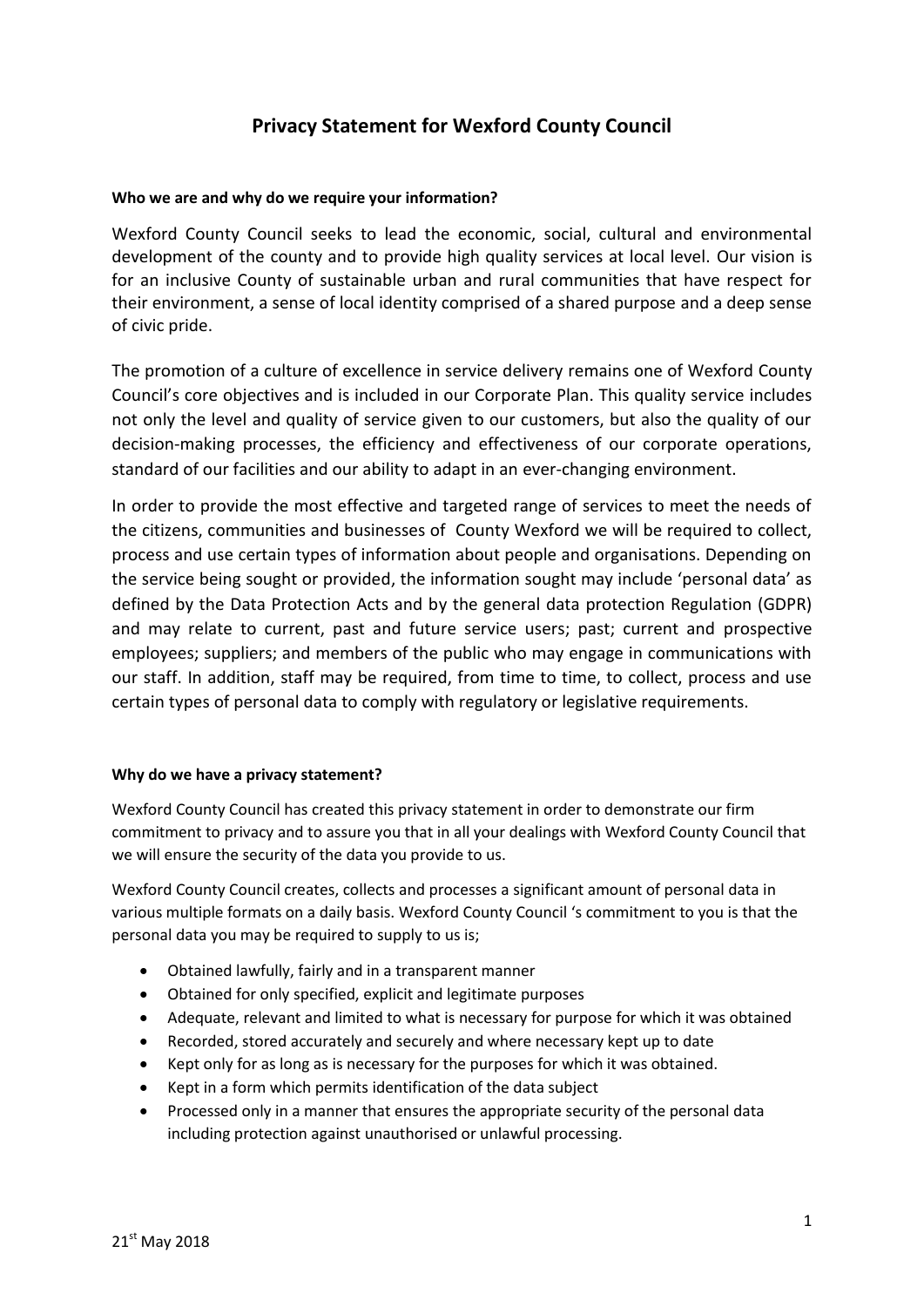## **Data Protection Policy**

Wexford County Council has a detailed data protection Policy which goes in to more detail as how we as a public body are committed to ensuring the security of any personal data you provide to us.

A copy of Data Protection Policy can be accessed via the following link,

*[Wexford County Council Data Protection Policy](https://www.wexfordcoco.ie/sites/default/files/content/GDPR/Wexford-County-Council-Data-Protection-Policy-GDPR-18.pdf)*

#### **What personal data do we need?**

The types of personal data you may be asked to supply can be categorised as follows,

- Contact details to allow for efficient communication
- Details of your personal circumstances which you are required by law to supply as part of your application for a service offered by Wexford County Council
- Your own financial details which you are required by law to supply as part of your application for a service offered by Wexford County Council.

## **Contact Details**

In order to communicate with you will be asked for contact details. You do not have to provide all contact details but providing more, such as email, phone, address, makes it easier to communicate.

## **Details of Personal Circumstances**

If you wish to apply for a particular service from the local authority you will be asked for a varying amount of personal details specific to you and your family, in order to support your application. Wexford County Council will set out the information we require in a series of separate and distinct application forms relevant to each service. Each service/business unit which will ask you for personal information will also provide you with a detailed privacy notice specific to that service which will details the following,

- Detail the specific and legitimate purpose for which the personal data is being sought,
- The legal basis under which the information is required to be supplied,
- Detail of the other organisations/bodies/entities that we will be required to share data with, or obtain data from, in order to provide the required service,
- Details of how your personal data will be kept safe from unauthorised or unlawful processing,
- Details of the period for which your personal data will be retained by Wexford County Council and what will happen to it after the required retention period has expired.

## *Financial Details*

If you wish to apply for a particular service from the local authority or you are a supplier to the local authority you may be asked for a varying amount of personal financial details specific to you and /or your family, in order to support your application / facilitate payment. Wexford County Council will set out the information we require in a series of separate and distinct application forms relevant to each service. As is the case with the other personal data outlined above the specific service/section of Wexford County Council will address the necessity for the financial details as part of their specific privacy notice.